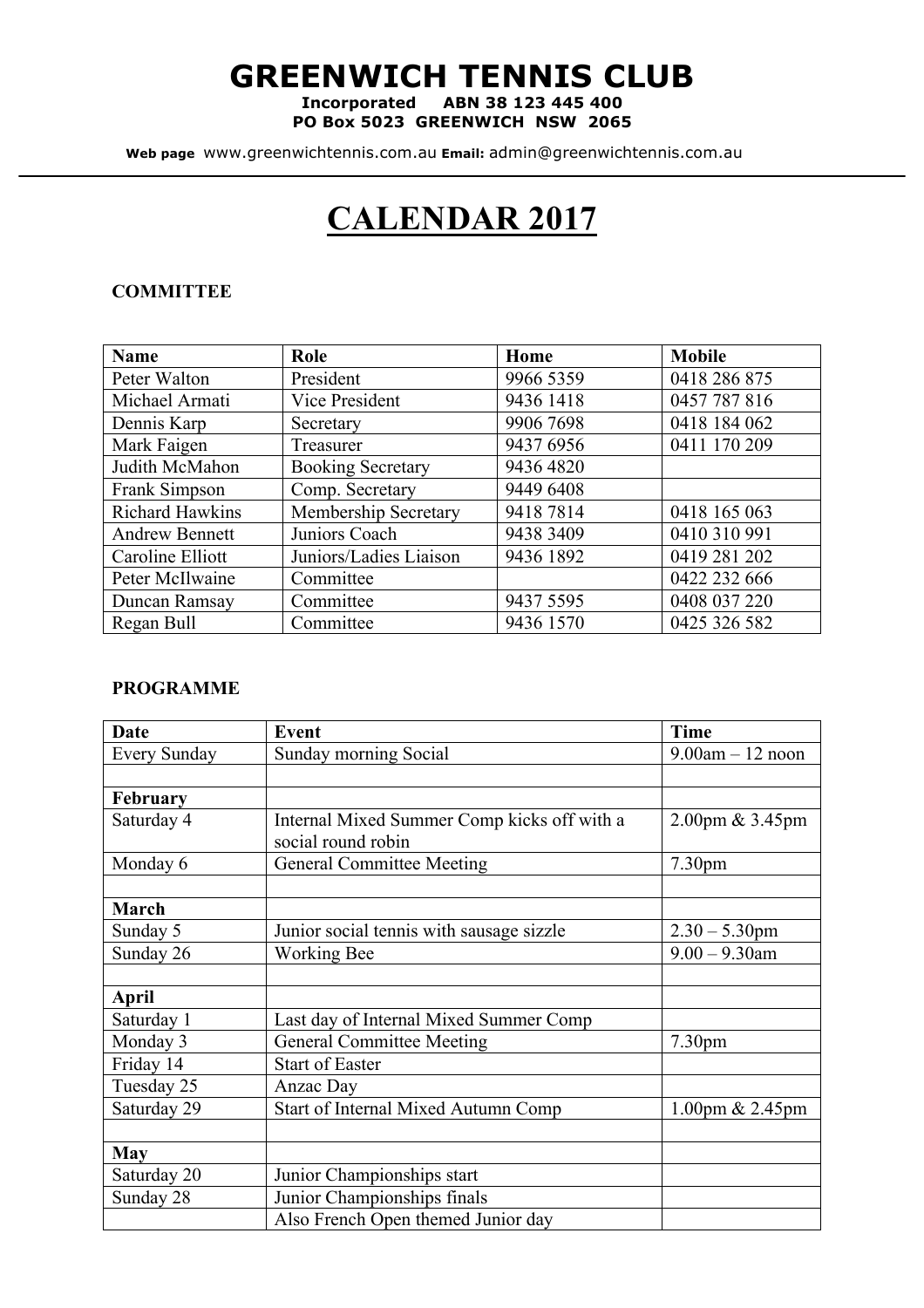# **GREENWICH TENNIS CLUB Incorporated ABN 38 123 445 400**

**PO Box 5023 GREENWICH NSW 2065**

**Web page** www.greenwichtennis.com.au **Email:** admin@greenwichtennis.com.au

| June            |                                            |                    |
|-----------------|--------------------------------------------|--------------------|
| Monday 12       | Queen's Birthday Holiday                   |                    |
| Saturday 24     | Last day of Internal Mixed Autumn Comp     |                    |
|                 |                                            |                    |
| July            |                                            |                    |
| Saturday 22     | <b>Start of Internal Mixed Spring Comp</b> | 1.00pm $& 2.45$ pm |
| Monday 24       | <b>General Committee Meeting</b>           | 7.30 <sub>pm</sub> |
| Saturday 29     | Jubilee Themed Ball                        | 7.00-7.30pm        |
|                 |                                            |                    |
| September       |                                            |                    |
| Sunday 10       | <b>Working Bee</b>                         | $9.00 - 9.30$ am   |
| Saturday 16     | Last Internal Mixed Spring Comp day before | $1.00$ pm & 2.45pm |
|                 | school holidays                            |                    |
| Monday 18       | <b>General Committee Meeting</b>           | 7.30 <sub>pm</sub> |
| October         |                                            |                    |
| Saturday 14     | Club Championships                         |                    |
| Sunday 15       | Club Championships                         |                    |
| Saturday 21     | Club Championships                         |                    |
| Sunday 22       | Club Championships - Finals                |                    |
| Saturday 28     | Resume Internal Mixed Spring Comp          | 2.00pm & 3.45pm    |
|                 |                                            |                    |
| <b>November</b> |                                            |                    |
| Saturday 19     | Last day of Internal Mixed Spring Comp     |                    |
| Monday 27       | <b>Annual General Meeting</b>              | 7.30 <sub>pm</sub> |
|                 |                                            |                    |
| <b>December</b> |                                            |                    |
| Sunday 10       | Christmas Party                            | 6.00 <sub>pm</sub> |
|                 |                                            |                    |
|                 |                                            |                    |

### **For various enquiries, your go-to people are:**

NSTA competition entry enquiries: Frank Simpson Internal mixed competition: Bill Oliver at w.oliver@bigpond.net.au Membership enquiries: Richard Hawkins